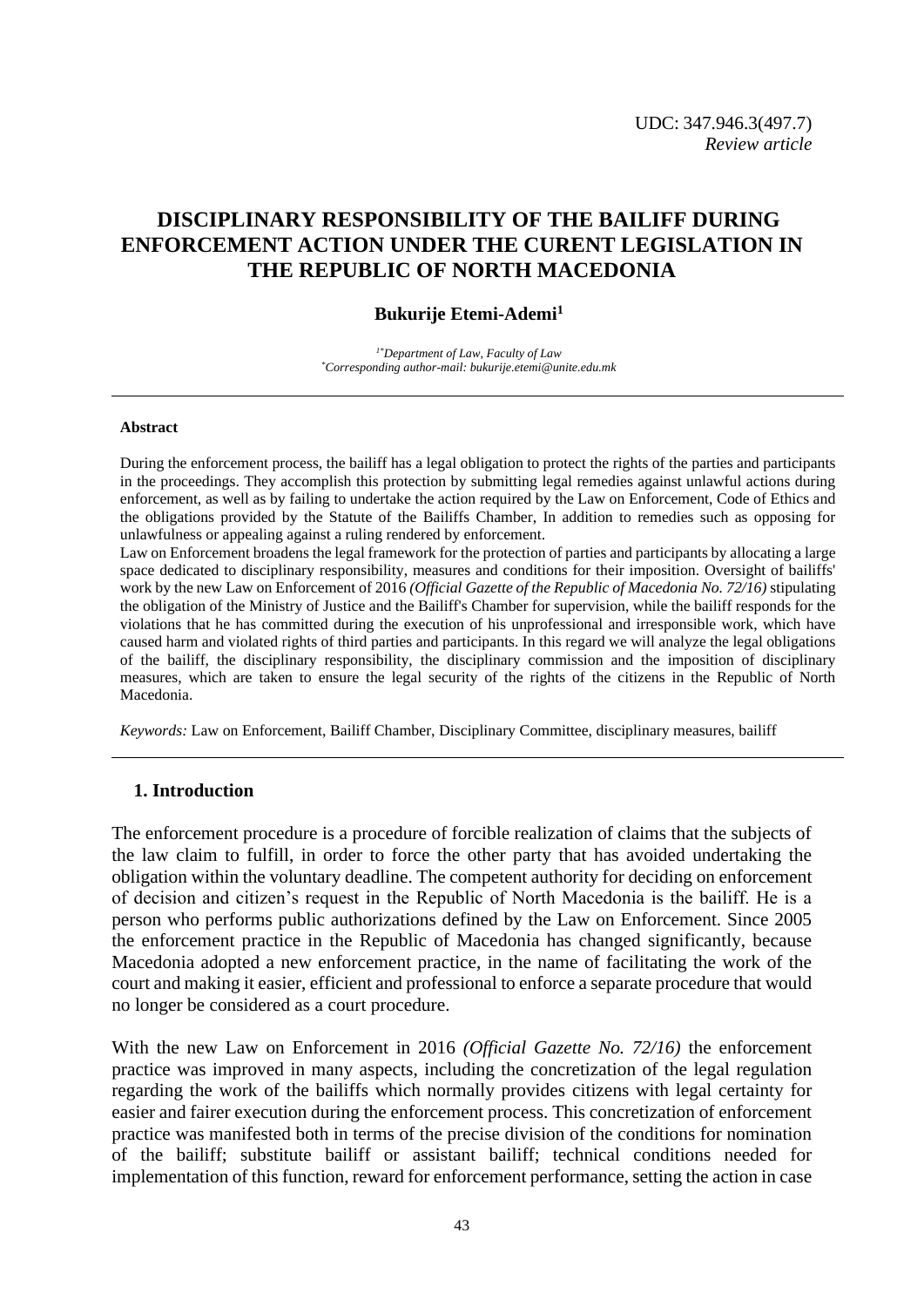of non-compliance legal norms and other legal acts within the Bailiff's Chamber as well as imposing disciplinary measures and termination of the bailiff's duties.

The function of the bailiff is a function that performs legal authorizations that undergo through supervision and control procedures. Exactly on this area we will address the normative aspects regarding the supervision and control of the bailiffs. We will present this analysis by analyzing the data of the annual reports of the Bailiff's Chamber where are presented citizens complains that assumed disciplinary proceedings and measures.

#### **2. Supervision of the bailiffs' work**

Ministry of Justice is competent for selecting the bailiff after fulfilling the legal requirements for bailiffs by selecting the persons based on the competition and the list of persons who have passed the professional examination for bailiffs, as well as supervising the work of the bailiffs. This ministry inter alia supervises the bailiffs' records, official documents related to the enforcement, order of cases by time, priority, insurance of the responsibilities, granting bailiff's assistant authorization to have access on his regular and special account, remuneration of the bailiff, administrative fees, supervision of conclusions to postpone enforcement at the request of the creditor and supervision of the submissions of parties and participants, etc *(article 54 Law on Enforcement, Official Gazette no. 72/16).* The supervision of the Ministry of Justice does not extend only on enforcement but also work on the bailiff Chamber. The Bailiff's Chamber can be supervised by conducting the records of the Chamber in relation to the management of claims and submissions of parties and participants in enforcement, keeping records of the Disciplinary Committee, deadlines for making disciplinary decisions *(article 54 paragraphs 2).* During the supervision, the Ministry of justice has the opportunity to access all records and documents to prove the factual situation and to submit a proposal for disciplinary proceedings or other measures, which will be in accordance with the law.

Law on Enforcement of 2016 added the legal framework while in the previous law of 2005, supervision was foreseen once a year, with notification three days in advance while reporting within 15 days and it was submitted only to the bailiff and the Bailiff's Office *(Consolidated text, Law on enforcement, Official Gazette of the Republic of Macedonia No. 59/11*). Currently supervision is carried out by a Commission consisting of two representatives from the Ministry of Justice. In the case of supervision of the bailiff's performance, the notification must be given at least three days in advance. During this supervision the presence of the bailiff's is required, respectively the presence of a representative from the Bailiff's Chamber, the President of the Bailiff's Chamber or the person authorized when the supervision is being made.

In 2018 the Law on Enforcement was amended, in particular with the adoption of Law on Amending and Supplementing the Law on Enforcement *(Official Gazette No. 233/18)*, paragraph 54-a was added which contains norms concerning extraordinary supervision, which in The Law on Enforcement of 2016, unlike the law of 2005, did not provide for provisions regulating this type of supervision. According to the Law on enforcement of 2005, the Ministry of Justice could supervise bailiffs' work and the Chamber of bailiffs at any time ex officio or by a request made by the President of basic court, a procedure which will be conducted in accordance with the rules, which were intended for regular supervision of the work of the bailiffs. The Commission consisting of representatives from the Ministry of Justice, authorized by the Minister of Justice himself is now competent for carrying out this supervision. A new guarantee of protection against procedural violations is the right to lodge a complaint which may be filed not only by the parties, but by participants and third parties too. This procedure for extraordinary supervision over the work of the bailiff may also be made by the request of the Court President, state body or by another legal entity. All the provisions applied on regular supervision shall be applied to the conduct of this procedure and normally a record shall be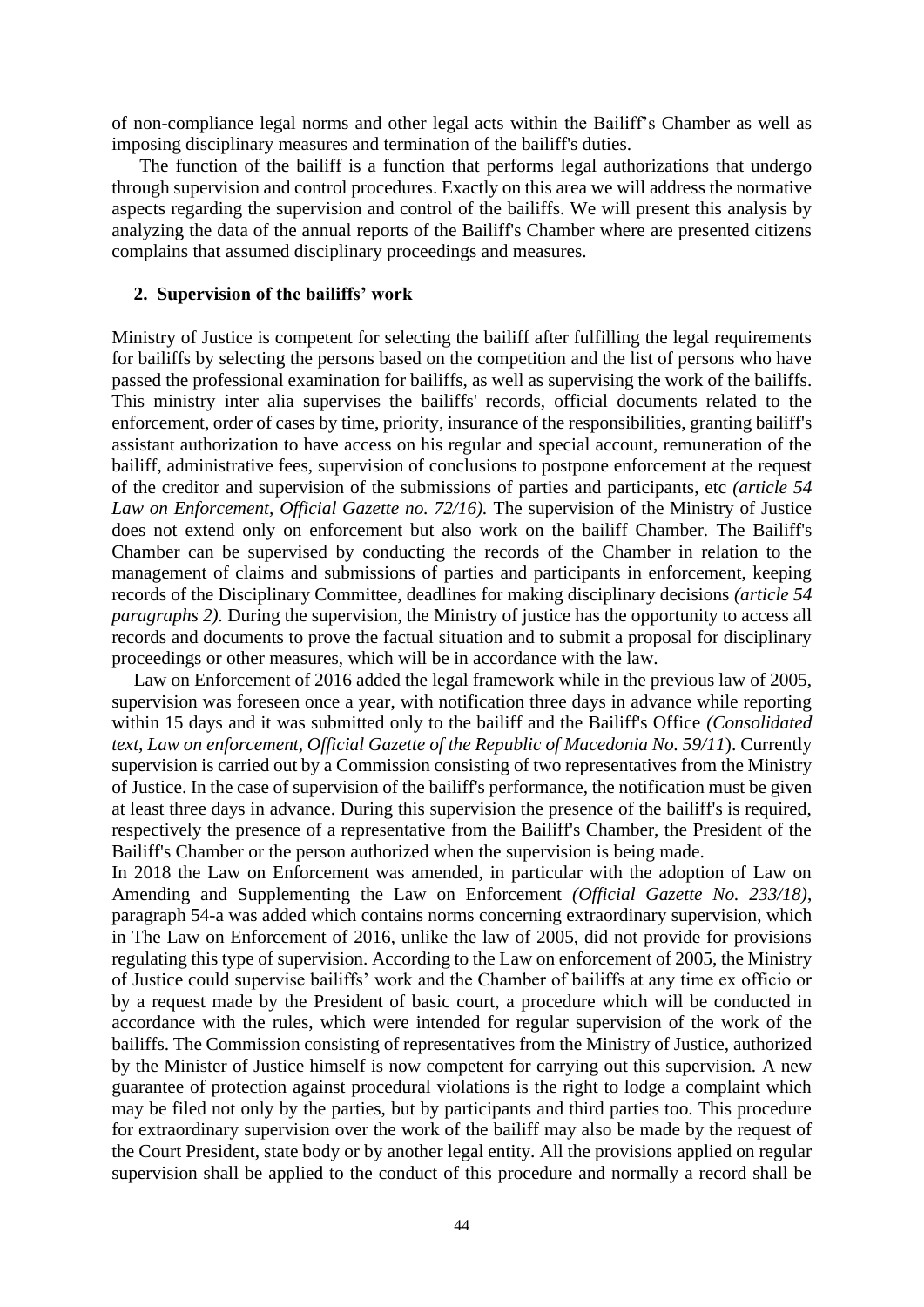prepared, which shall necessarily contain all the elements contained in the record which is made in cases of regular supervision.

# **3. Disciplinary responsibility of bailiffs**

It is the duty of the bailiff or his deputies as individuals with public authority to perform his enforcement functions under the law, fairly, impartially and professionally. During the enforcement bailiff may not in any way violate the rights of the parties, participants and third parties in the procedure or cause damage, otherwise such actions that are performed as a result of unprofessional actions and unconscious breach of the disciplinary rules. Disciplinary violations not always consist of actions that are unlawful, but they are often committed by omission by the same bailiff who has caused harm to the parties, participants or third parties.

Normally, during the imposition of disciplinary measures, certain circumstances which affect the determination of the responsibility of enforcement are taken into account, such as: the severity of the breach, the consequences of that breach, the degree of bailiff responsibility, the circumstances in which the offense was committed, his previous behavior, as well as other mitigating and aggravating circumstances, in particular the motives for the infringement, the power and endangerment or infringement of the protected good, its personal cases and its conduct after the infringement that has been committed, and other circumstances that have to do with the personality of the bailiff *(article 63, no. 72/16)*. Any such circumstances shall be assessed by the Disciplinary Committee whether aggravating or mitigating, and especially taking into account previous offenses of the bailiff, whether they are the same or similar, the time elapsed since the commission of that offense and other circumstances more specifically are regulated by the bailiff Disciplinary Regulation.

Besides the legal provisions of the Law on Enforcement these responsibilities of bailiffs are regulated by a number of other acts such as the Code of Professional Ethics, the Statute of the Chamber of Bailiffs, the Regulation on Disciplinary Responsibility of Bailiffs, the Regulation on supervision of Bailiffs Work and the Bailiff Chamber, and other acts. According to the Statute of the Chamber of bailiffs, Disciplinary Commission consists of five members, of whom two members from the ranks of judges, proposed by the Judicial Council of the Republic of Macedonia, a member proposed by the Council of Public Prosecutors and two members from the Bailiffs Chamber *(article 31, Statute of the Chamber of Bailiffs of the Republic of Macedonia*). The members of Disciplinary Commission have their alternates. They are elected by the Assembly of Bailiffs Chamber and by members of the Chamber by the proposal of the bailiffs, while the members proposed by the Judicial Council are elected by the same judges through written proposal with the majority of votes which are secret. The members of the Disciplinary Committee and the President of the Disciplinary Committee are elected for threeyear, with the right to be re-elected, while the President of the Disciplinary Committee is elected by the members of the Disciplinary Committee themselves.

It doesn't mean that the disciplinary committee members will always be the same; they can be replaced by their substitutes in cases where there are reasons of which the disciplinary commission member can be excluded. The Disciplinary Committee member will be excluded if he is related by blood in infinite line or in collateral line to the fourth degree or extramarital spouse, custody relations, adoptive relation with the bailiff ,the injured party or the initiator of disciplinary proceedings or in any other form there are circumstances that question his or her impartiality, especially if the member of the Disciplinary Committee is affected by the unlawful act itself *(Article 23, Regulation on the Responsibility and Disciplinary Procedure of Bailiffs).* This matter is not included in the Law on Enforcement, but in the Disciplinary Regulation on Liability and Disciplinary Procedure which stipulates the obligation of a member from the moment he understands that there are legal obstacles to terminate any action and immediately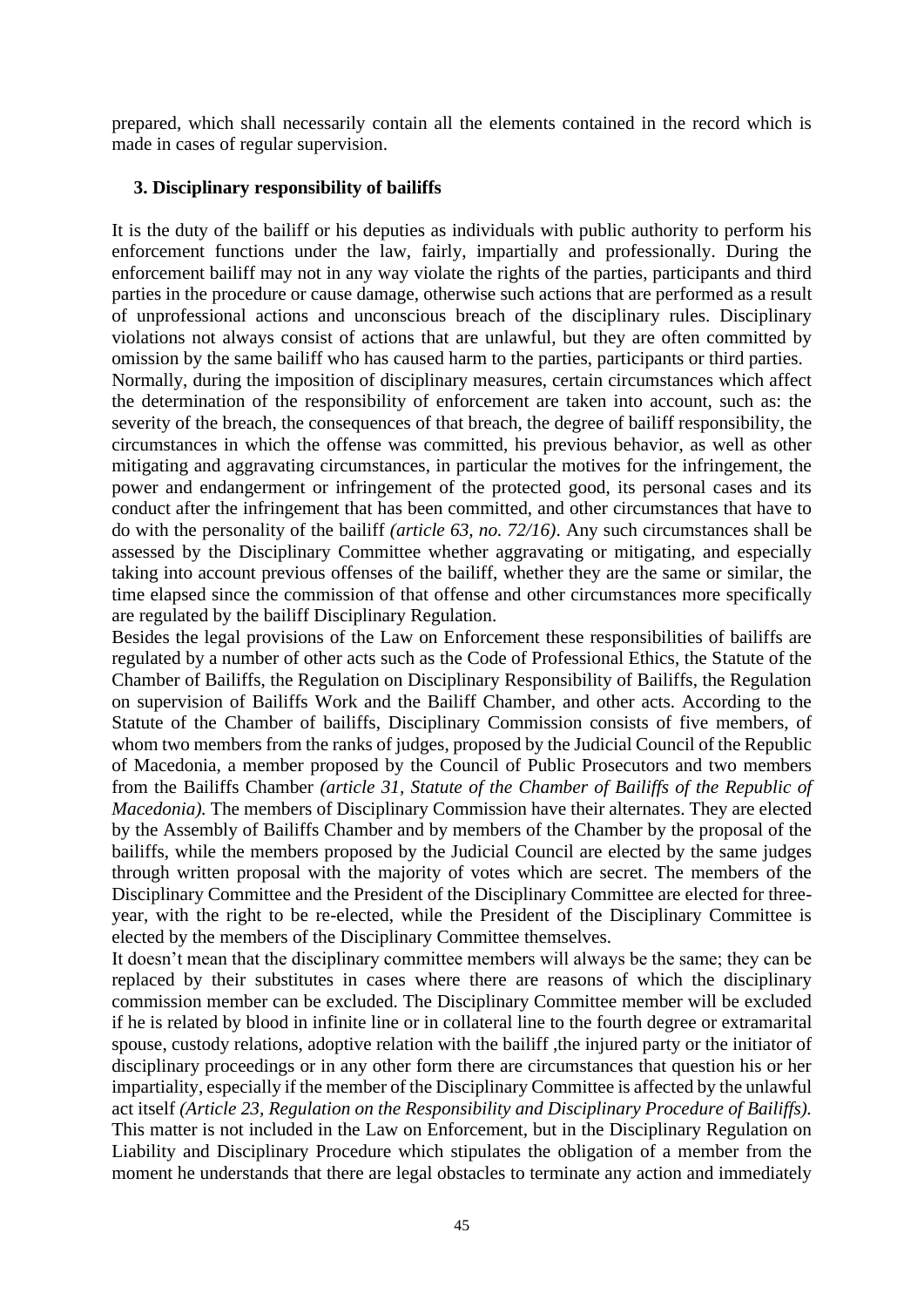notify the Chairman of the Disciplinary Committee, who is responsible for deciding on the case and eventually determining the disciplinary liability of the member of the Disciplinary Committee himself if he has hidden the obstacles for which he cannot be legally a member of the Commission regarding the determination of the bailiff's liability. Disciplinary Committee in full composition implements disciplinary procedure and makes a decision based on the proposal of an authorized applicant, while the detailed conditions related to the disciplinary committee shall be determined by laws and other norms that specify the procedures relating to the proceedings of the Commission.

The main question is who are the subjects or persons who can initiate the disciplinary procedure of the bailiff. According to article 59 of the 2016 Law on Enforcement, the following authorized Applicant to submit a proposal are: -The President of the Chamber of Bailiffs, with the initiative of the Administrative Council who has the authority to supervise the work of the bailiffs, when after the supervision it is found that there is a violation of the Code of Ethics or on the initiative of the parties, participants and third parties who must have facts and evidence on their own initiative thorough which, those claims are proven; - The Ministry of Justice is also one of the proposers, given that it is a supervisory body for the bailiff's work and in case of bringing in a report according to which disciplinary violations are found, it will serve as a fact for initiating disciplinary proceedings; -The President of the Basic Court in whose court the bailiff is established, is another proponent in cases where the parties or participants have lodged legal remedies against the actions or omissions of the bailiff which the court has found to be unlawful, as a competent authority for developing the procedure and receiving objections to parties, participants and third parties in enforcement proceedings and in actions relating to the filing of counter-enforcement as another remedy in enforcement proceedings *(articles 86 and 88, no. 72/16).*

According to the current Law on Enforcement it is provided that the procedure is quick and urgent and it should take place within 60 days *(article 60)* from the date of submission of the proposal. The law stipulates that the Commission shall, within a "three-day period" forward the Proposal to the bailiff against whom enforcement proceedings are initiated, with the possibility that latter within eight days (article 59, paragraphs 7 and 8) may be entitled to respond to the Proposal. Disciplinary Committee compiles decision determining disciplinary responsibility at the latest within 15 days of adoption of the decision and immediately submit the same to the bailiff and the Ministry of Justice.The previous Law Enforcement of 2005 foresaw the possibility that within five days the Bailiff should send the proposal for response, this seems to be one of the moments where the idea of rationalizing the timing for procedural action was given a priority.

This decision of the Disciplinary Committee is final *(article 61 paragraph 3)*, and the same bailiff has the right to file an administrative dispute before the court competent for adjudication of such disputes. Otherwise, competent to decide on the suspension of the bailiff's function is Disciplinary Committee, an action taken to protect the dignity and duty of the bailiff, and this suspension is valid until the disciplinary proceedings are completed.

For 2016, the Chamber of Bailiffs had received 297 submissions from parties who opposed the bailiffs' work. However, it is interesting how it is possible that out of all these submissions 232 were debtors, 61 creditors and 4 third parties. Hence, the President of the Chamber had made a decision not to submit disciplinary motion on 230 cases, 35 Decisions for giving an Opinion on application of enforcement tariff, 35 Decisions on tariff opinion, 1 Conclusion for termination of procedure, 56 Decisions on rejection the request, 9 Decisions to ascertain the withdrawal of a complaint *(Annual Report, Bailiffs Chamber, 2016, p. 23).* In 2017, unlike the previous year, the total was249 submissions, of which 61 are creditors, 167 debtors, 2 participants and 19 third parties. The President of the Chamber of bailiffs had brought decisions for only three cases which were partially accepted that there had been a violation of the Tariff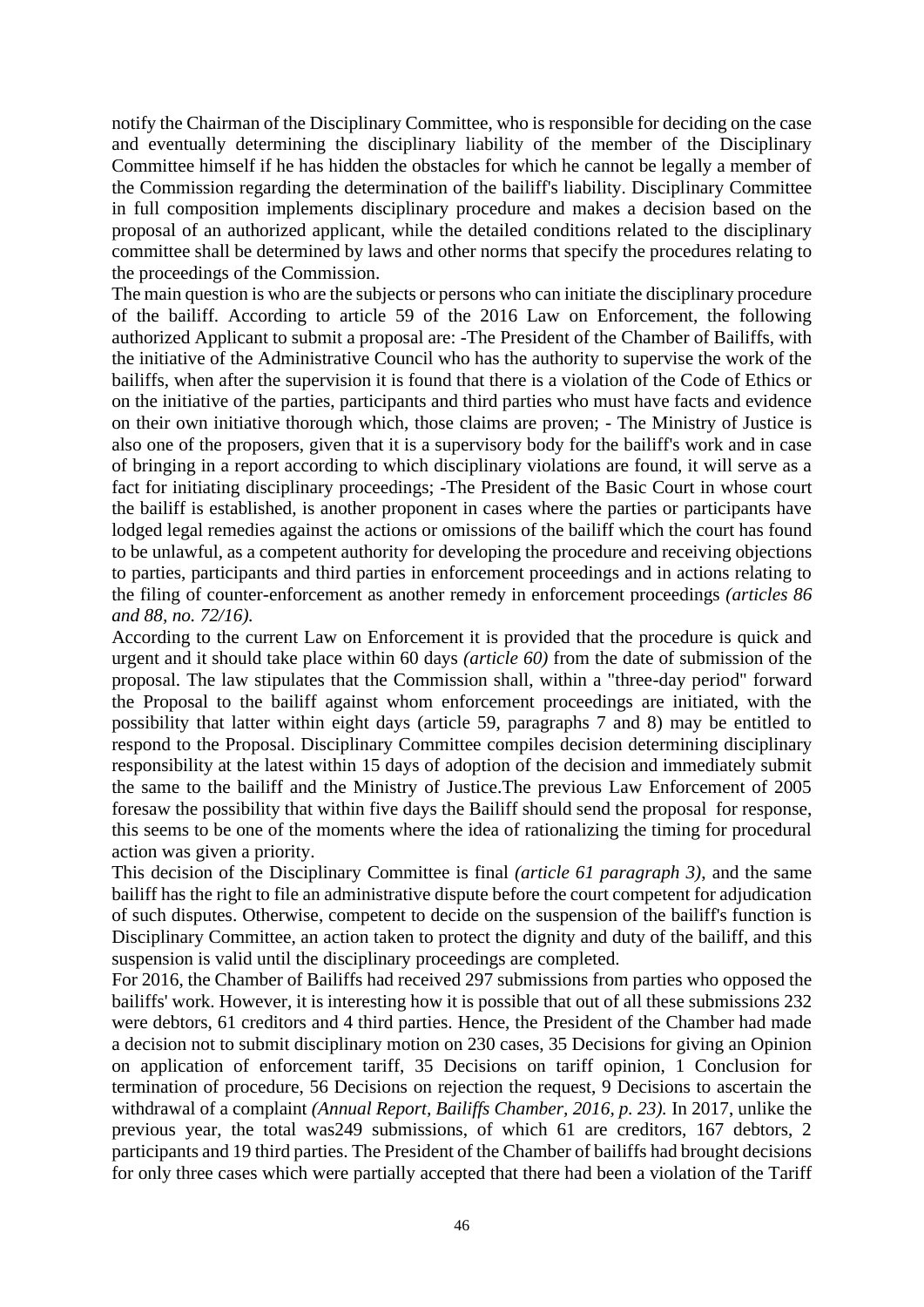*(Annual Report, Bailiffs Chamber, 2017, p.* 29-30). In 2017 from all submissions that had been addressed to the Bailiffs Chamber only one was directed against the Bailiffs Chamber and only one complains for a substitute bailiff. In 2018, unlike previous years, there are no data on the outcome of complaints but it is stated that there were submitted 254 complains (*see Annual Report, Bailiffs Chamber, 2018, p.* 20). The President of the Bailiffs Chamber had received two requests for foreclosure of the bailiff and two decisions were brought which found that the request for exclusion of the bailiff was not accepted and only one request for enforcement against a bailiff for non-payment of a fine for the disciplinary measure imposed for that bailiff by the Disciplinary Committee.

# **5. Types of disciplinary measures and their imposition**

For violations of discipline by bailiffs under the Law on Enforcement 2005, Article 54 a and b included imposition of disciplinary measures, such as: public warning; a fine in the amount of 1500 to 5000, Euros converted in MKD according to the average exchange rate of the National Bank of the Republic of Macedonia at the day of the imposition of a disciplinary measure; v) the suspension of the right to perform the enforcement duties for a period of three months to one year, which period is shortened by the new Law on Enforcement in 2016 the period of temporary taking over of the bailiff's office is done within three to six months and g) permanent removal from the right to perform enforcement duties in cases when the bailiff has performed his duty knowing that there are legal obstacles between them when exercising the enforcement activity, although he has been temporarily prohibited from undertaking such actions. According to the 2016 Law on Enforcement, the amounts of fines range from 500-5000 Euros, which was reduced by half by the Law on Amending and Supplementing Law on Enforcement 2018 (Official Gazette 233/2018) and this value consists of 250-2500 Euros in MKD according to the average exchange rate of the National Bank of the Republic of Macedonia.

Under the 2016 regulation a new measure is added, "Written warning" (Article 62, paragraph 1, subparagraph a). A disciplinary measure written warning is a measure that can be imposed in addition to a public warning or fine punishment when the bailiff maintains official records and electronic data in violation of the Law on Archive Materials; breaking the rules of bailiffs Ethics Code or does not meet the obligations stipulated by acts of the Chamber or its behavior towards employees or other persons during the implementation of actions ruins the prestige and honor of bailiffs, as well as the prestige and honor of officials or other persons or bodies representing it, participants in the proceedings; improperly and incorrectly keeps the records which the bailiff is required to keep; submits reports on its work stipulated by this law with delay or inaccuracy; fails to submit a proposal for assigning a vice bailiff within the time limit set by enforcement law; enter inaccurate data about the debtor; take actions without a paid administration fee and prior enforcement orders; and takes actions for performance at no advanced price *(see article 64).* Another innovation is the possibility to impose a written reprimand, public reprimand or punishment with money when during deliveries and other documents with his behavior offends the court, the state authorities and the Chamber of enforcement bodies.

According to the line c of the article 62, fine or temporary deprivation of the right to perform a bailiff's duty (a term of three to six months) may be imposed on the bailiff if: the bailiff does not keep evidence of the paid remuneration and other expenses in accordance with the law; if unreasonably prolongs the enforcement; doesn't record the enforcement requests according to the time of their receipt in which the bailiff is obliged to keep; works under the influence of alcohol or drugs; it does not keep official records and documents by subject in his office; during the implementation of enforcement action does not take account of the dignity and personality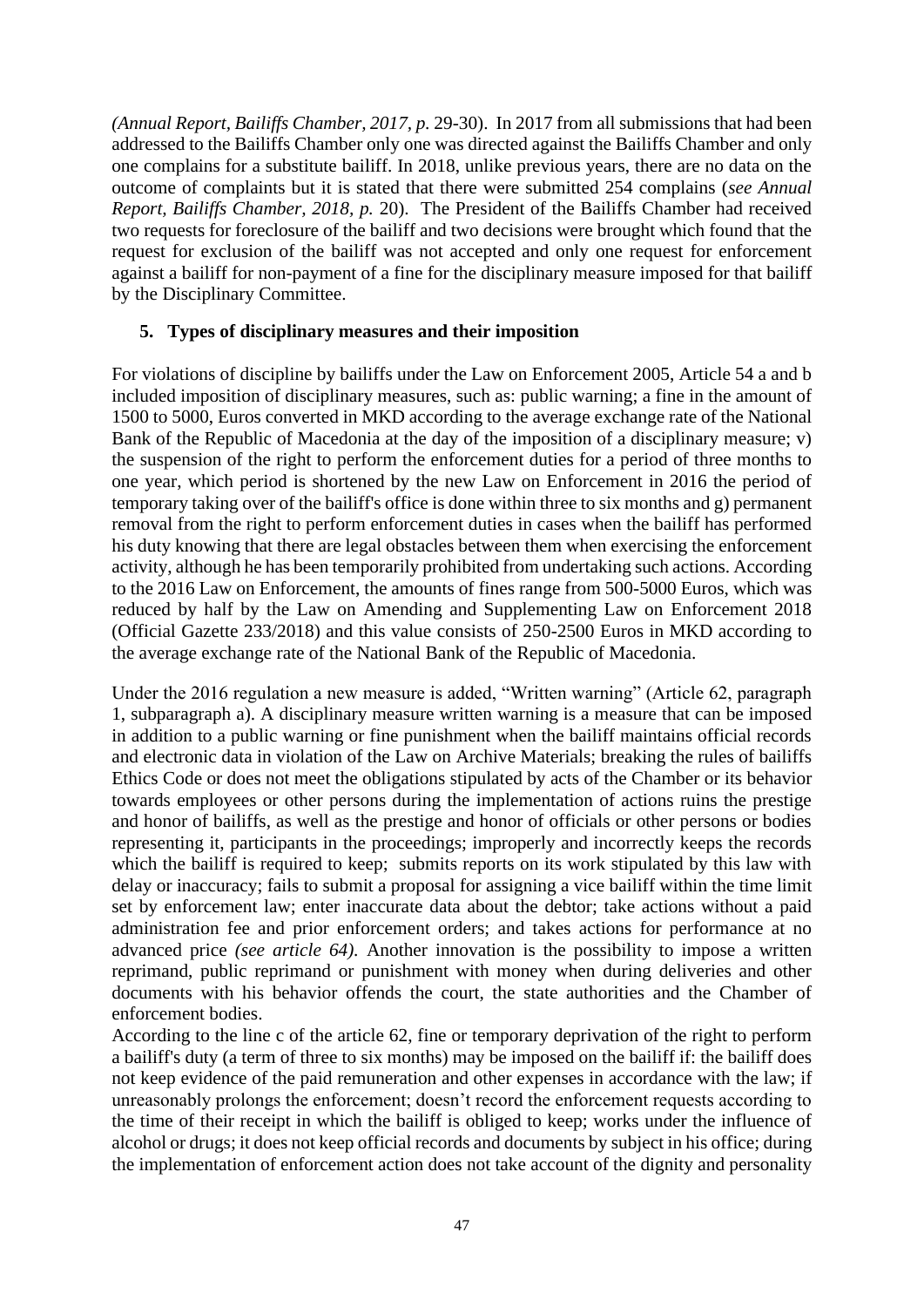of the parties, participants and their families in the procedure of enforcement; avoids the obligation of continuing professional development and education which is provided through seminars and lectures; requires access to data about a person who is not a debtor; receives a greater or lesser remuneration for enforcement actions or other expenses contrary to the Tariff *(article 65, paragraph 1)*. While the abovementioned causes are the same as those contained in the Law on Enforcement of 2005, for which a fine was imposed or temporary suspension of the right to be a bailiff, the following are the innovations of 2016: providing inaccurate data for the purpose of conducting supervision; makes submissions contrary to legal provisions; neglect to take action or take action in violation of legal provisions determined by the court in the procedure for objection against irregularities in enforcement, documents, records, documents and acts, as well as deliveries arising from his performance, which cannot be found in case files; fails to give authorization to his substitute bailiff for disposal with his regular and special account; has not been excluded, while the conditions for his exclusion have been met, uses facsimile in his work; does not act according to the order of requests received for enforcement or has not taken action on a enforcement request; changes the residency of the bailiff's office and fails to notify the Chamber within 15 days; has not filed an insurance policy to the Chamber within the time limit set by law, in case of damage. According to the Law on Amending and Supplementing Law on enforcement, in 2018 *(Official Gazette No. 233/2018)*were added two more possibilities for the submission of this disciplinary measure: "When the bailiff inaccurate and untimely prepares reports on its work and when at a request of a party wasn't prepared or were prepared incorrect calculation of the claims or administration price, the price for carrying out enforcement actions, the remuneration of bailiffs, real costs and charges that were made during realization of the enforcement procedure". According to the Annual Reports of Ombudsman of the Republic of Macedonia during 2016, 2017 and 2018, multiples complains of citizens where noticed the lack of rules regarding the bailiff's reporting of his work and how he applied the Tariff, one of the remarks was revising the Reward Tariff for bailiffs *(Annual Report of Ombudsman, 2018, p. 63)*. Thus, the fees for bailiff may not exceed 20% of the principal debt and the interest specified in the enforcement document.

The last and most severe measure that can be imposed on the bailiff is permanent deprivation from the right to be a bailiff (line e): if he fails to take the prescribed measures to prevent money laundering; does not act upon the final decisions adopted by Court of Appeals, or for prolonging the enforcement; is also appointed by consciously hiding the existence of legal barriers; undertakes actions during the enforcement that are not foreseen by law or in contradiction with law determined by the court in the procedure for objection against the irregularities during enforcement; for himself or his family members (in straight line or fourth degree in side line); buys property in public sale or acquires other rights during enforcement proceedings; has used or misused the personal data of the parties, participants or third parties contrary to the purposes of the Law or the Law on the Protection of Personal Data; adds classified information with a degree of secrecy established in accordance with the law, performs commercial activities and mediates; concludes agreements on his own behalf for other persons, or on behalf of someone else for himself, or participates in legal work where he takes official actions as a bailiff, in violation of the law; accept gifts or other benefits related to enforcement, or place his personal financial interest in conflict with the status of bailiff; notwithstanding the material means which it supplied during the enforcement; possesses the material means that he supplied during the enforcement; does not identify the enforcement requests according to the time of their receipt in the records, which the bailiff is obliged to keep; money entrusted for safekeeping invests in its own name in violation of the provisions of this law; performs public or leadership functions, supervisory and administrative functions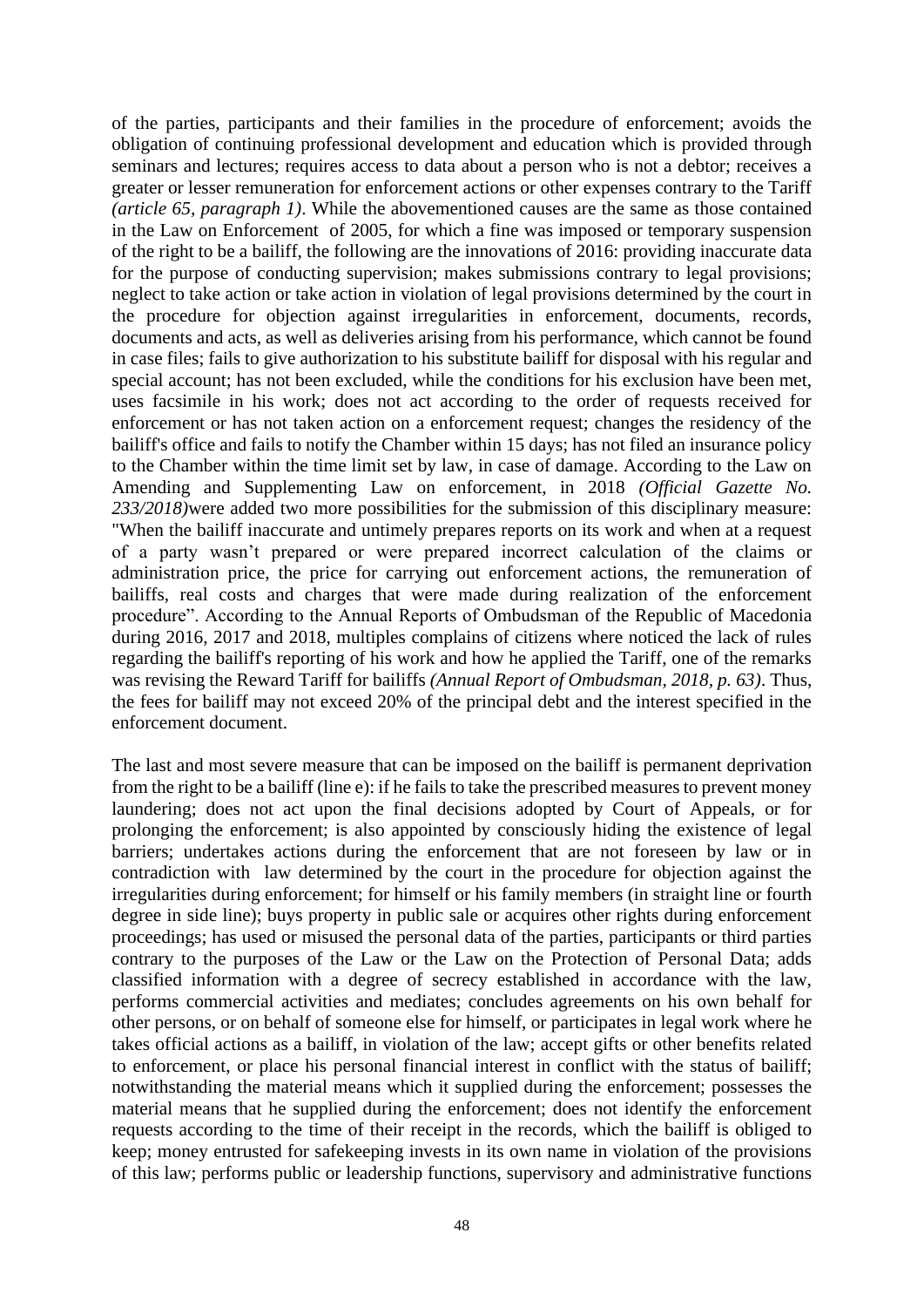in business organizations, political parties, government entities, payment services, notary and lawyer duties, and services to the religious community or religious group, and - misuses personal data determined by court decision, in accordance with the law. According to the Law on Enforcement of 2005, the basis upon which the law of 2016 foresees as a basis to temporarily or permanently loses the right to exercise enforcement functions, the old law apparently maintains a very rigorous approach and that is the option to be permanently deprived of the opportunity for that person to perform the function as a bailiff in the Republic of Macedonia.

According to the bailiff's Annual report, the overview disciplinary measures and procedures would look as it follows.

Table 1(a). Data collected from the Annual Report of the Bailiffs Chamber in 2018, for the Disciplinary Committee cases for disciplinary violations before imposing the sentence, public and written warning and temporary suspension

| Year | Number<br>of the<br>bailiffs | General<br>number of the<br>proposed<br>disciplinary<br>measures | Ruling<br>that is not<br>caused<br>violations of<br>discipline | Ruling for<br>fine imposition<br>as a<br>disciplinary<br>measure | Ruling on the<br>disciplinary<br>measure remarks<br>in written<br>warning / public<br>warning | Ruling on<br>temporary<br>suspension |
|------|------------------------------|------------------------------------------------------------------|----------------------------------------------------------------|------------------------------------------------------------------|-----------------------------------------------------------------------------------------------|--------------------------------------|
| 2016 | 98                           |                                                                  |                                                                |                                                                  |                                                                                               |                                      |
| 2017 | 101                          | 3                                                                |                                                                |                                                                  |                                                                                               |                                      |
| 2018 | 97                           | 10                                                               |                                                                |                                                                  | ↑                                                                                             |                                      |

**Table 1(b).** Data collected from the Annual Report of the Bailiffs Chamber in 2018, on the cases of the Disciplinary Committee on permanent deprivation of the right to perform the enforcement task, temporary suspension for six months, rejecting the proposal due to limitation and rejecting the proposal

| Year | Number<br>of the<br>bailiffs | General<br>number of<br>proposed<br>disciplinary<br>measures | Ruling on the<br>permanent<br>deprivation of the<br>right to perform<br>the enforcement<br>task | Ruling on<br>temporary<br>suspension for<br>six months | Ruling on<br>rejecting the<br>proposal due<br>to limitation | Ruling<br>on<br>rejecting<br>the<br>proposal |
|------|------------------------------|--------------------------------------------------------------|-------------------------------------------------------------------------------------------------|--------------------------------------------------------|-------------------------------------------------------------|----------------------------------------------|
| 2016 | 98                           |                                                              |                                                                                                 |                                                        |                                                             |                                              |
| 2017 | 101                          |                                                              |                                                                                                 |                                                        |                                                             |                                              |
| 2018 | 97                           |                                                              |                                                                                                 |                                                        |                                                             |                                              |

According to data for 2016, the Disciplinary Committee had reached 5 proposals, all of which came from extraordinary supervision, while neither the President of the Chamber nor the President of the Basic Court had filed any request. Proposals were raised for 3 types of violations: bailiff's actions which were not foreseen by the law or which are contrary to the law and 2 cases for unreasonably delaying the enforcement actions. For one of the cases with a ruling was rejected the case because of limitation (table no. 2), while four of the other cases pending before the Bailiff's Chamber remained pending, because the cases were filed following the new Enforcement Law of 2016, while the Disciplinary Committee did not act or make a decision on these cases because its mandate had expired. This was justified by the fact that according to the new Law of 2016 the Disciplinary Committee should have a member from the Council of Public Prosecutors of the Republic of Macedonia. On 21.03.2017 the Disciplinary Committee held a constitutive meeting in which the bodies of the Disciplinary Committee were elected, respectively the President of the Chamber and his substitute were elected. As in the previous year had remained unsolved four cases, on 04.04.2017, the new composition of the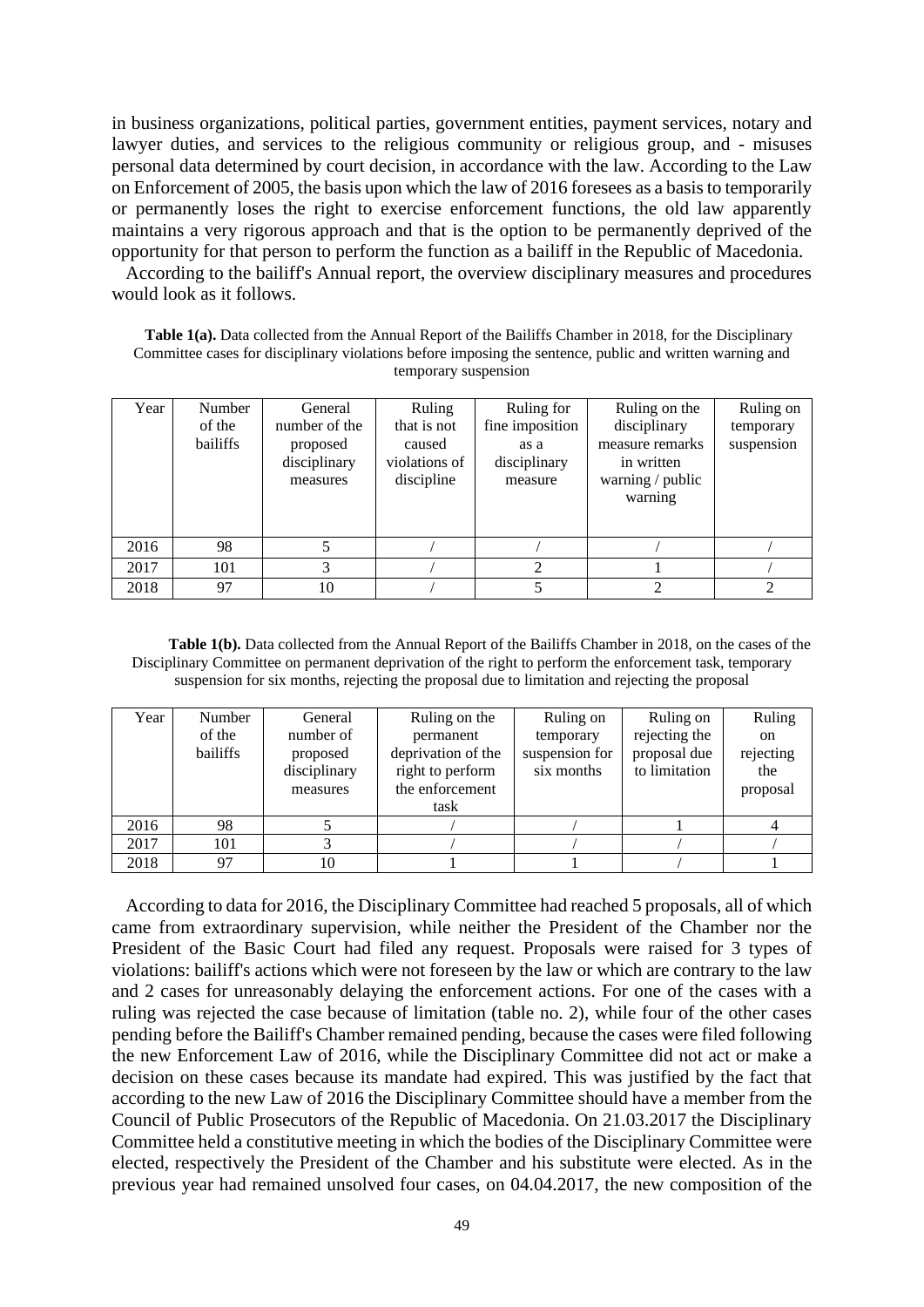Disciplinary Committee held control of the four cases and the same ones were rejected (Table 2). For 2017, three proposals were filed for initiation of disciplinary procedure, all by the Minister of Justice and we have no proposals from the President of the Basic Court and the President of the Bailiffs Chamber.

In 2018, unlike previous years, the number of proposals had increased to 10, and unlike previous years this year, there were five Rulings were made for imposing a disciplinary measure, one Ruling for imposing a disciplinary measure written warning and a Ruling for disciplinary measure public warning, two Rulings for temporary suspension, one Ruling on the permanent deprivation of the right to perform enforcement actions, one Resolution on the temporary deprivation of the right to perform enforcement tasks for a period of six months, and one Ruling on the rejection of the proposal. As for 2018, there are two proposals for this year and both had been made by the President of the Bailiffs Chamber, while the President of the Basic Court jet has no proposal for initiating disciplinary proceedings.

#### **5. Conclusion**

With the adoption of the Law on Enforcement in 2016, obviously trends were directed on improving enforcement system, correction of some situations, timeliness, as well as remedies for protection of all parties, participants and third parties. These changes undoubtedly reflected in the supervisory process to bailiff's work. Increased measures for which the Disciplinary Committee may impose disciplinary measures, as well as strengthening regulations concerning how Disciplinary Commission is form and specifically adding a new member of the Council of public prosecutors in the composition. On the other hand, the possibility of extraordinary control by two person's representatives from the Ministry of Justice is also a system of control for the bailiffs in general, but also for the Bailiffs Chamber in particular. As this control is subject to the same supervision, because evidences of requests, deadlines, decisions and other matters related to the Disciplinary Committee are held by the Bailiff Chamber. Looking at the way supervision is performed, we can say that the Ministry of Justice has a key role to play, according to annual reports, as it appears to be the most frequent proposer of disciplinary proceedings, while the Presidents of Basic Courts are in unsatisfied level, because if the court is competent to decide on remedies during the enforcement process, it means that on neither of the cases solved by the courts, violation haven't been found. According to the data's collected from the ombudsman's reports for 2016, 2017 and 2018, the largest number of citizen submissions were related to enforcement, as well as the statistics of Basic Courts on remedies received by the courts and the appeals, appears that in all cases any omission or violation of the procedure during the three years for which they were authorized to initiate proceedings are not found.